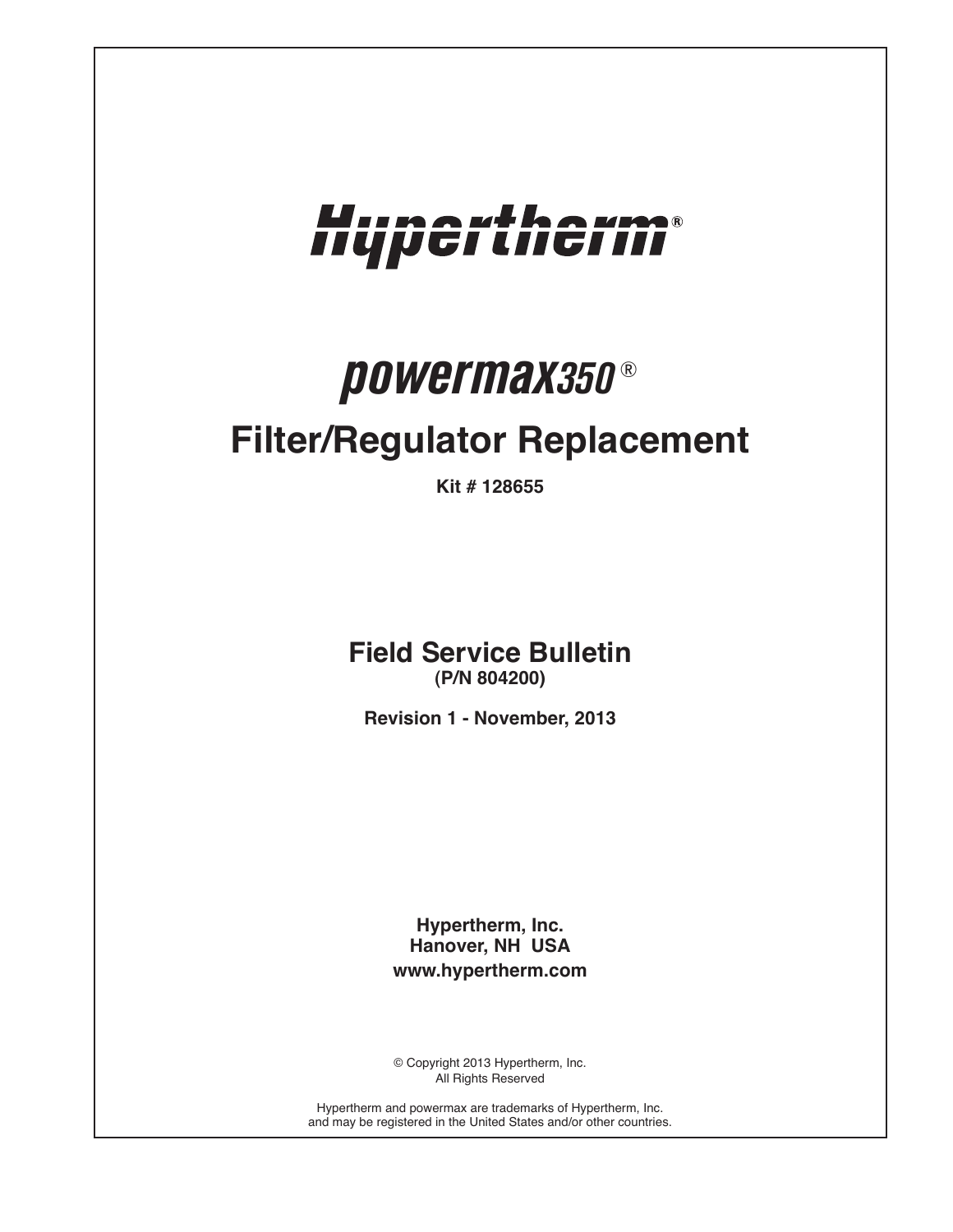

### **Introduction**

#### **Purpose**

The float in the regulator may become dislodged in transit and cause the filter/regulator to leak. This kit provides instructions to replace the existing filter/regulator with a redesigned filter/regulator. This kit should also be used anytime the filter/regulator needs to be replaced.

#### **Tools Needed**

Loctite 571 thread sealant 1/4" Allen wrench 1/4" nut driver 1/4, 7/16, 1/2, 5/8 and 11/16" wrenches

#### **Kit Contents**

| Item | <b>Part Number</b> | <b>Description</b>        | Qty |
|------|--------------------|---------------------------|-----|
|      | 011095             | Filter/Regulator with Nut |     |
| 2    | 004959             | <b>Bracket</b>            |     |
| 3    | 004958             | Spacer                    |     |
| 4    | 046124             | Tubing                    |     |
| 5    | 075590             | Screw, 8-32 x .37 hexwhd  | 2   |
|      |                    |                           |     |

 $(1)$ 



 $\textcircled{2}$   $\textcircled{3}$   $\textcircled{4}$   $\textcircled{5}$ 

**OP** OP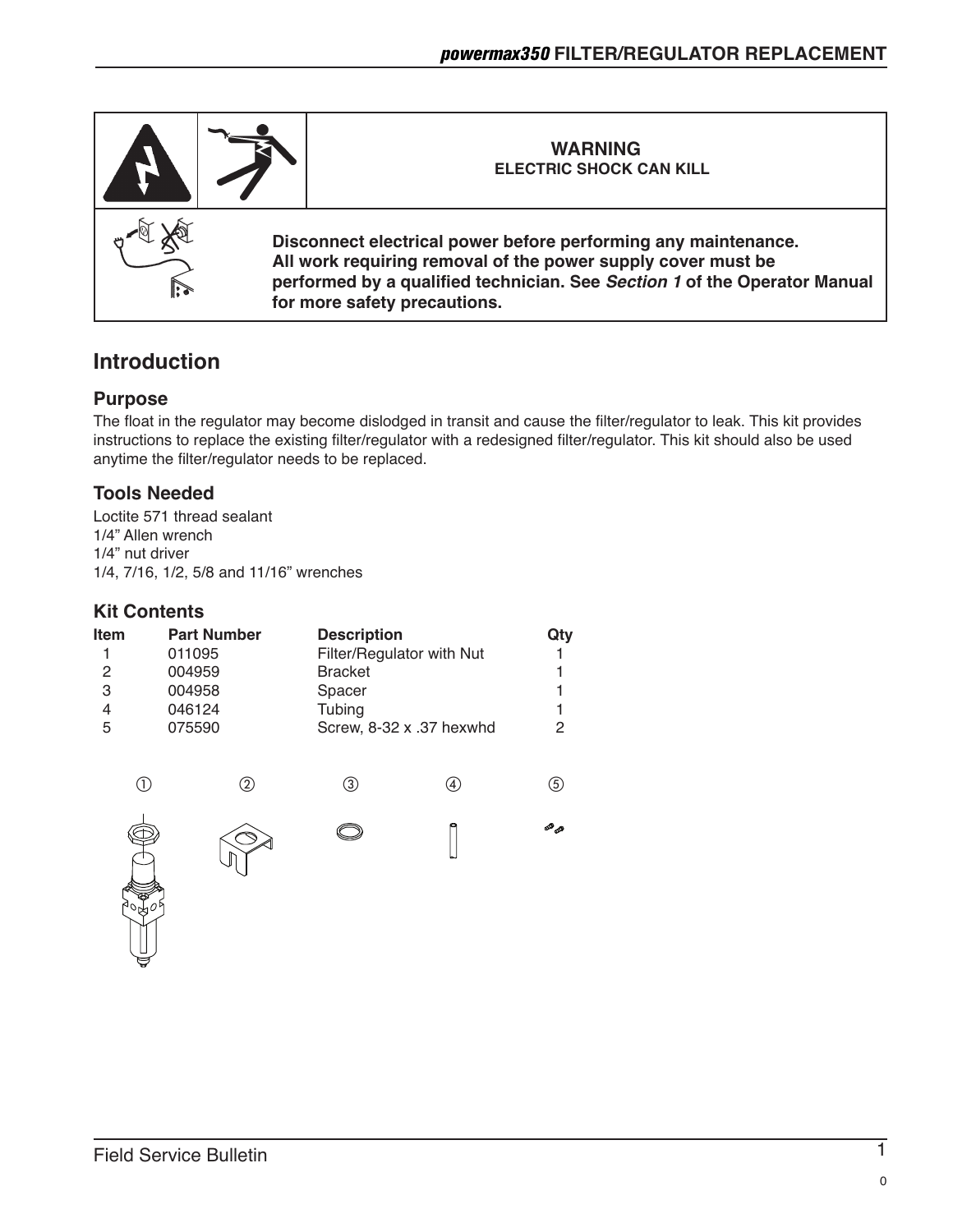## **Removal Of Original Regulator**



#### **Turn OFF and disconnect input power.**

1 Power Supply

Disconnect air supply. Remove screws securing cover and remove cover.

2 Pipe Coupling

Remove coupling from pipe nipple.

Disconnect plastic air hose from output elbow fitting. *See item 6.* Push up on end of fitting while pulling down on hose.

#### **Note: If unit is equiped with sensor, disconnect leads.**

3 Screws

Remove bracket screws using 1/4" nutdriver and 1/4" wrench. Discard screws.

4 Neoprene Ring

Remove neoprene ring.

5 Pipe Elbow and Nipple Assembly

Remove assembly from filter/regulator using 11/16" wrench. 6 Pipe Elbow Fitting

Remove fitting and sensor (if present) from filter/regulator using 7/16" wrench.

7 Gauge

Remove gauge using 7/16" wrench.

8 Pipe Plug

Remove plug using 1/4" Allen wrench.

9 Filter/Regulator

Discard filter/regulator.